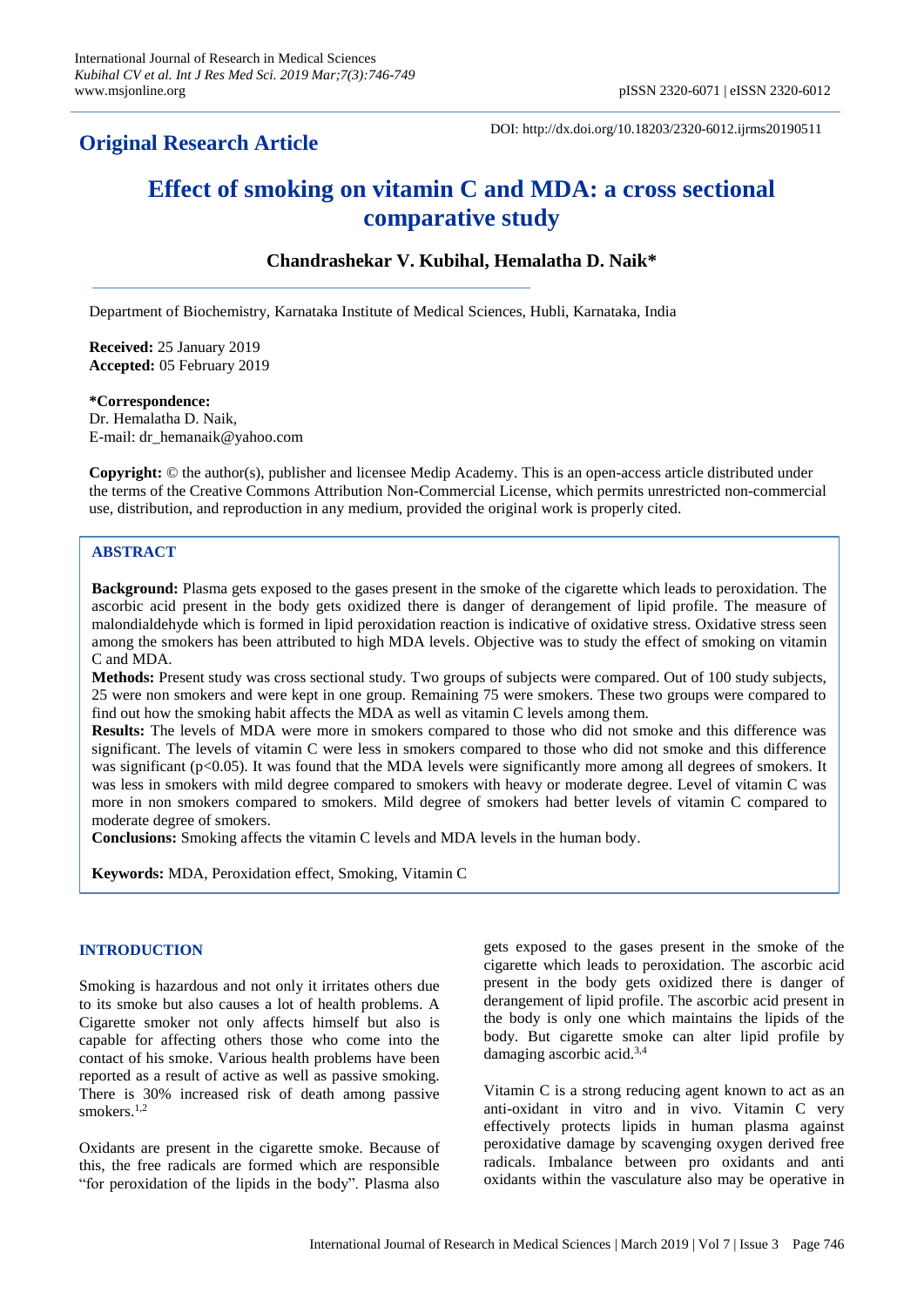smokers since plasma levels of vitamin C are in general low compared with healthy control subjects a phenomenon that appears to reflect increased metabolism as the result of oxidant load rather than decreased food intake.<sup>5</sup> The measure of malondialdehyde which is formed in lipid peroxidation reaction is indicative of oxidative stress. Oxidative stress seen among the smokers has been attributed to high MDA levels. With this background present study has been undertaken to study the levels of MDA and vitamin C and compared among smokers and non smokers.

# **METHODS**

The study design was comparative cross sectional study. Those who smoke were in one group and those who do not were in another. This was a comparative study. These two groups were compared in terms of vitamin C levels and MDA levels. Over a period of one year from November 2000 to October 2001 it was possible to complete the present study. Ethical approval from the Institutional Ethics Committee was obtained. Participating subjects were asked to sign the informed consent form once they were explained the nature of the study.

Out of 100 study subjects, 25 were non smokers and were kept in one group. Remaining 75 were smokers and were kept in another group for analysis. This group was further sub divided into three groups of 25 each depending upon the duration and frequency of smoking. The smokers were graded as follows:

#### **Table 1: Grading of smokers.**

| <b>Grading</b>   | Number of<br>cigarettes/day | <b>Duration</b>   |
|------------------|-----------------------------|-------------------|
| Mild smokers     | $10 - 15$                   | Last 5 years      |
| Moderate smokers | $16-20$                     | Last 5-10 years   |
| Heavy smokers    | > 20                        | $>$ last 10 years |

### *Inclusion criteria*

- Age 25 years to 65 years,
- Willing to participate in the present study.

#### *Exclusion criteria*

- Age less than 25 years and more than 65 years,
- Not willing to participate.

Estimation of malondialdehyde (MDA) was done by TBA method. 6-8 Estimation of ascorbic acid was done by 2, 4 dintrophenylhyderazine (DNPH) methods. $9,10$ 

#### *Statistical analysis*

Mean values with  $\pm 2$  standard deviation was used. Students t test was calculated. If the probability value was less than 0.05, then it indicates that the difference is statistically significant.

# **RESULTS**

Among non smokers the MDA value was 4.11n.moles/ml and the MDA value was 5.15n.moles/ml among smokers. This difference was found to be statistically significant. (p<0.05). Vitamin C value in non smokers was 13.9mg/L and vitamin C value was 10.35mg/L among the smokers. This difference was also found to be statistically significant difference  $(p<0.05)$  (Table 2).

# **Table 2: Comparison of MDA and vitamin C between smokers and non smokers.**

| <b>Groups</b>            | <b>MDA</b><br>(n.moles/ml) | Vitamin C<br>(mg/L) |
|--------------------------|----------------------------|---------------------|
| Non Smokers ( $N = 25$ ) | $4.11 + 0.55$              | $13.9 + 1.45$       |
| Smokers ( $N = 75$ )     | $5.15 + 0.39$              | $10.35 + 1.44$      |
| T value                  | 10.36                      | 10.65               |
| P value                  | $< \!\! 0.0001$            | $<\!\!0.0001$       |

# **Table 3: Comparison of MDA and vitamin C between non smokers and different groups of smokers.**

| Parameters         |                        | <b>Smokers grading</b> |                 |              |                |  |
|--------------------|------------------------|------------------------|-----------------|--------------|----------------|--|
|                    | Non smokers $(N = 25)$ | <b>Mild</b>            | <b>Moderate</b> | <b>Heavy</b> | <b>Total</b>   |  |
| $MDA$ (n.moles/ml) | $4.11 + 0.55$          | $4.82 + 0.26$          | $5.22+0.40$     | $5.42+0.24$  | $5.15 + 0.39$  |  |
| Vitamin $C$ (mg/L) | 13.9+1.45              | $1.4 + 1.6$            | $10.3 + 1.2$    | $9.2 + 1.0$  | $10.35 + 1.44$ |  |

Table 3 shows comparison of MDA and vitamin C between non smokers and different groups of smokers. It was found that the MDA levels increased as the degree of smoking increased from 4.82n.moles/ml in mild smokers; 5.22n.moles/ml in moderate smokers; 5.42n.moles in heavy smokers. The vitamin C levels decreased as the smoking severity increased from 11.4mg/L in mild smokers; 10.3ml/L in moderate smokers; to 9.2ml/L in heavy smokers.

Table 4 shows comparison of Malondialdehyde levels between non smokers and different groups of smokers. It was found that the MDA levels were significantly more among all degrees of smokers. The MDA value was lesser in mild degree of smoking compared to other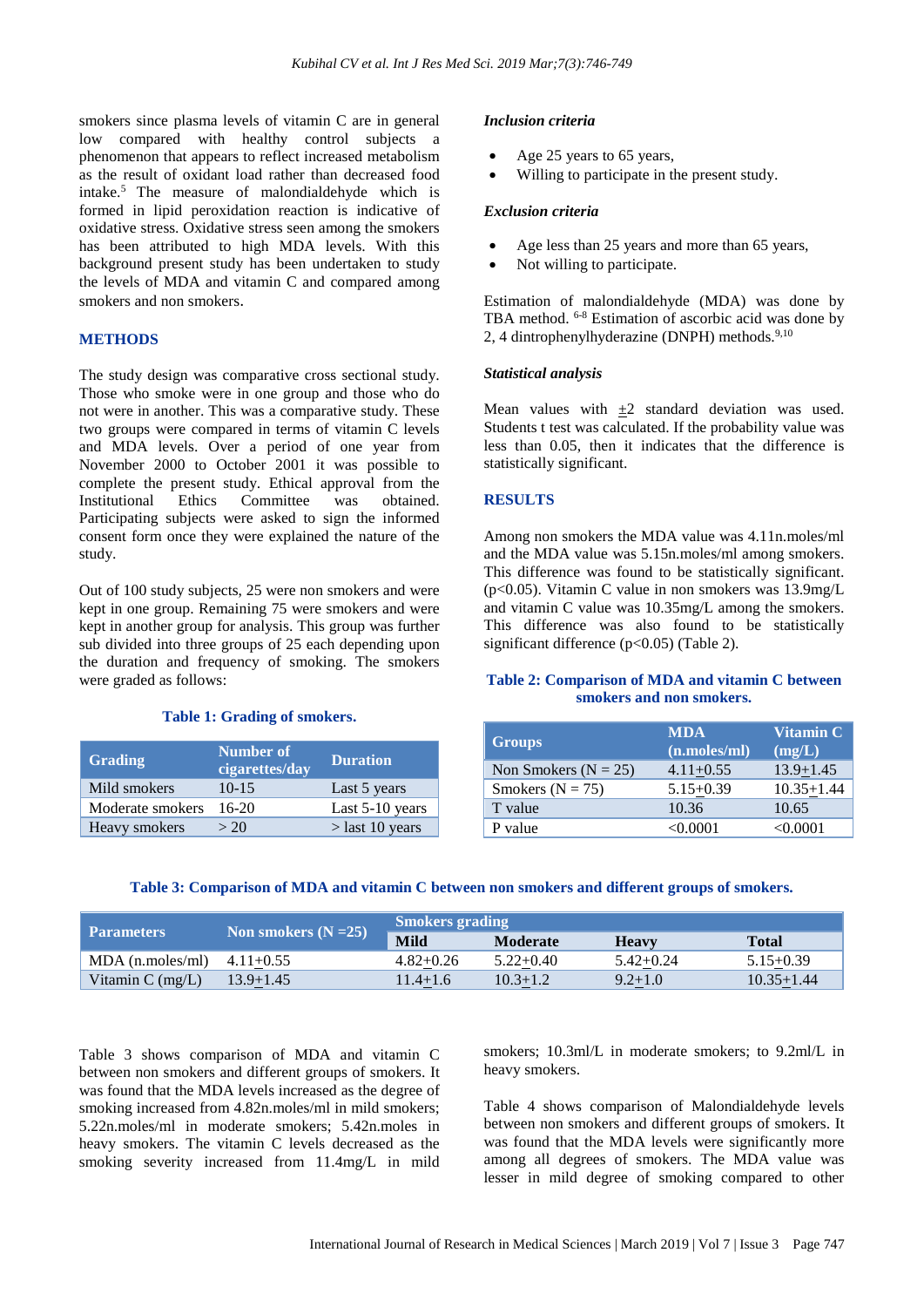degrees of smokers. But it was comparable between the heavy and moderate smokers. In non smokers the range was 3.27-4.99. the range in mild smokers was 4.29-5.29. the range in moderate smokers was 4.62-5.89. the range in heavy smokers was 4.99-5.96.

#### **Table 4: Comparison of malondialdehyde levels between non smokers and different groups of smokers.**

| Groups (Smokers <sup>1</sup> | Malondialdehyde (n.moles/ml) |               | <b>Group wise comparison</b> |                         |                          |
|------------------------------|------------------------------|---------------|------------------------------|-------------------------|--------------------------|
| grading)                     | Range                        | Mean+SD       | <b>Mild smokers</b>          | <b>Moderate smokers</b> | <b>Heavy smokers</b>     |
| Non smokers                  | 3.27-4.99                    | $4.11 + 0.55$ | P<0.01                       | P<0.01                  | P<0.01                   |
| Mild smokers                 | 4.29-5.29                    | $4.82 + 0.26$ |                              | P<0.01                  | P < 0.01                 |
| Moderate smokers             | 4.62-5.89                    | $5.22+0.40$   |                              | -                       | NS                       |
| Heavy smokers                | 4.99-5.96                    | $5.42 + 0.24$ |                              | -                       | $\overline{\phantom{0}}$ |

One factor ANOVA (F = 56.6, P<0.01); MSR = 0.35 (P = 0.01); NS = Not significant

|  |  | Table 5: Comparison of vitamin C levels between non smokers and different groups of smokers |  |
|--|--|---------------------------------------------------------------------------------------------|--|
|  |  |                                                                                             |  |

| <b>Groups</b>                                                                                                                    | Vitamin $C$ (mg/L) |                | <b>Group wise comparison</b>                                   |                          |                          |
|----------------------------------------------------------------------------------------------------------------------------------|--------------------|----------------|----------------------------------------------------------------|--------------------------|--------------------------|
| (Smokers grading)                                                                                                                | Range              | Mean+SD        | <b>Mild smokers</b>                                            | <b>Moderate smokers</b>  | <b>Heavy smokers</b>     |
| Non smokers                                                                                                                      | 11.84-16.60        | $13.9 + 1.5$   | P < 0.01                                                       | P < 0.01                 | P < 0.01                 |
| Mild smokers                                                                                                                     | 9.89-13.52         | $11.4 \pm 1.6$ | $\overline{\phantom{a}}$                                       | P < 0.05                 | P < 0.01                 |
| Moderate smokers                                                                                                                 | 8.92-13.01         | $10.3 + 1.2$   | $\overline{\phantom{a}}$                                       | $\overline{\phantom{a}}$ | P < 0.05                 |
| Heavy smokers                                                                                                                    | 8.02-11.80         | $9.2 + 1.0$    | $\overline{\phantom{a}}$                                       | $\overline{\phantom{0}}$ | $\overline{\phantom{0}}$ |
| $\Omega$ $\Omega$ $\mu$ $\lambda$ $\text{NOML}$ $\Omega$ $\sigma$ $\Omega$ $\Omega$ $\Omega$ $\Omega$ $\Omega$ $\Omega$ $\Omega$ |                    |                | $0.00(1) 0.05$ MO $\overline{M}$ $\overline{M}$ $\overline{M}$ |                          |                          |

One factor ANOVA (F = 57.7, P<0.001); MSR = 0.99 (P = 0.05); NS = Not significant

Table 5 shows comparison of vitamin C levels between non smokers and different groups of smokers. The value of vitamin C was 13.9 in non smokers compared to 11.4 in mild smokers, 10.3 in moderate smokers and 9.2 in heavy smokers. Thus as the degree of smoking increased, the vitamin C values decreased significantly  $(p<0.05)$ . the range in non smokers was 11.84-16.60. the range in mild smokers was 9.89-13.52. the range in moderate smokers was 8.92-13.01. the range in heavy smokers was very less i.e. 8.02-11.80.

#### **DISCUSSION**

The multiple chemical constituents present in cigarette smock have multiple effects on different parameters. We studied and compared the MDA and vitamin C among those who smoke and those who do not and also across the degrees of smokers like mild, moderate and heavy.

The present findings are in accordance with the study of Petruzelli S et al, Rahman I and W. mac Nee, and Stringer MD et al.<sup>11-13</sup>

The rise in MDA levels is due to oxidants and free radicals present in cigarette smoke which leads to lipid peroxidation. As a consequence MDA level increased.<sup>11</sup>

According to Rahman I and W. mac Nee, all tissues are vulnerable to oxidative damage, but by virtue of its location, the airspace epithelium is particularly vulnerable to cigarette smoke.<sup>12</sup> Oxygen radicals generated close to a cell membrane oxidize the membrane phospholipids. The major site of free radical attack in on polyunsaturated fatty acids in cell membranes, producing lipid peroxidation which generate hydroperosides and long lived aldehyders. The end product of these reactions is malondialdehyde, ethane and pentane. This leads to rise in the levels of malondialdehyde in smokers.<sup>12</sup>

According to Stringer MD et al, peroxidised lipids are important in atherogenesis and its complications. They suggested that peroxidised lipids may provide an index of the severity of atherosclerosis.<sup>13</sup>

The mean levels of ascorbic acid in control group and in the total smokers were in the range of 13.9mg/L and 10.35mg/L respectively. Among the groups in controls, mild, moderate and heavy smokers it was in the range of 13.9mg/L, 11.4mg/L, and 10.3mg/L and 9.2mg/L respectively.

The present findings are in accordance with Kallner AB et al, Heitzer et al, Levime GN et al, Lykkesfeldt J et al.14-17

According to Heitzer T et al, vitamin C very effectively protects lipids in human plasma against peroxidative damage by scavenging oxygen derived free radicals.<sup>15</sup> Because of increased oxidative stress, vitamin C levels are decreased in smokers.

According to Lykkesfeldt J et al, ascorbic acid is the only plasma antioxidant depleted by smoking per se. the high oxidant content of cigarette smoke explains the low antioxidant status and increased oxidative stress which causes endothelial damage leading to atherosclerosis. 17